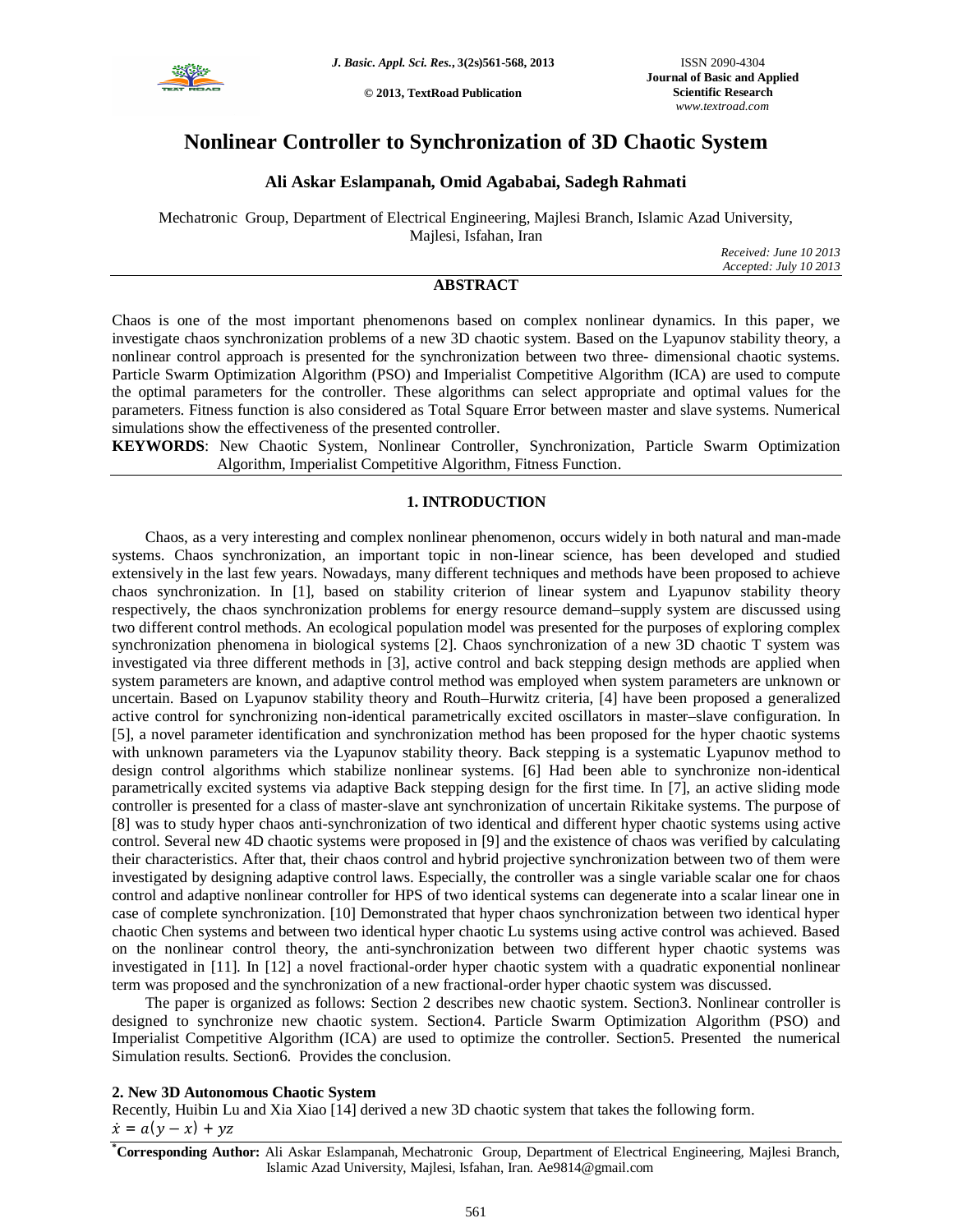$\dot{y} = -bxz + cx$  (1)  $\dot{z} = dxy - ez$ Where  $a = 20$ ,  $b = 5$ ,  $c = 40$ ,  $d = 4$ ,  $e = 3$  are constant parameters of system (1) and  $x$ ,  $y$ , z are state variables with the initial conditions  $[2,3,6]^T$ . Dynamical behavior including is displayed in Figure 1 to 5.



**Fig.2:** States trajectory variation of system (1).



**Fig.3.**  $xy$  phase portraits of the attractor  $(1)$ .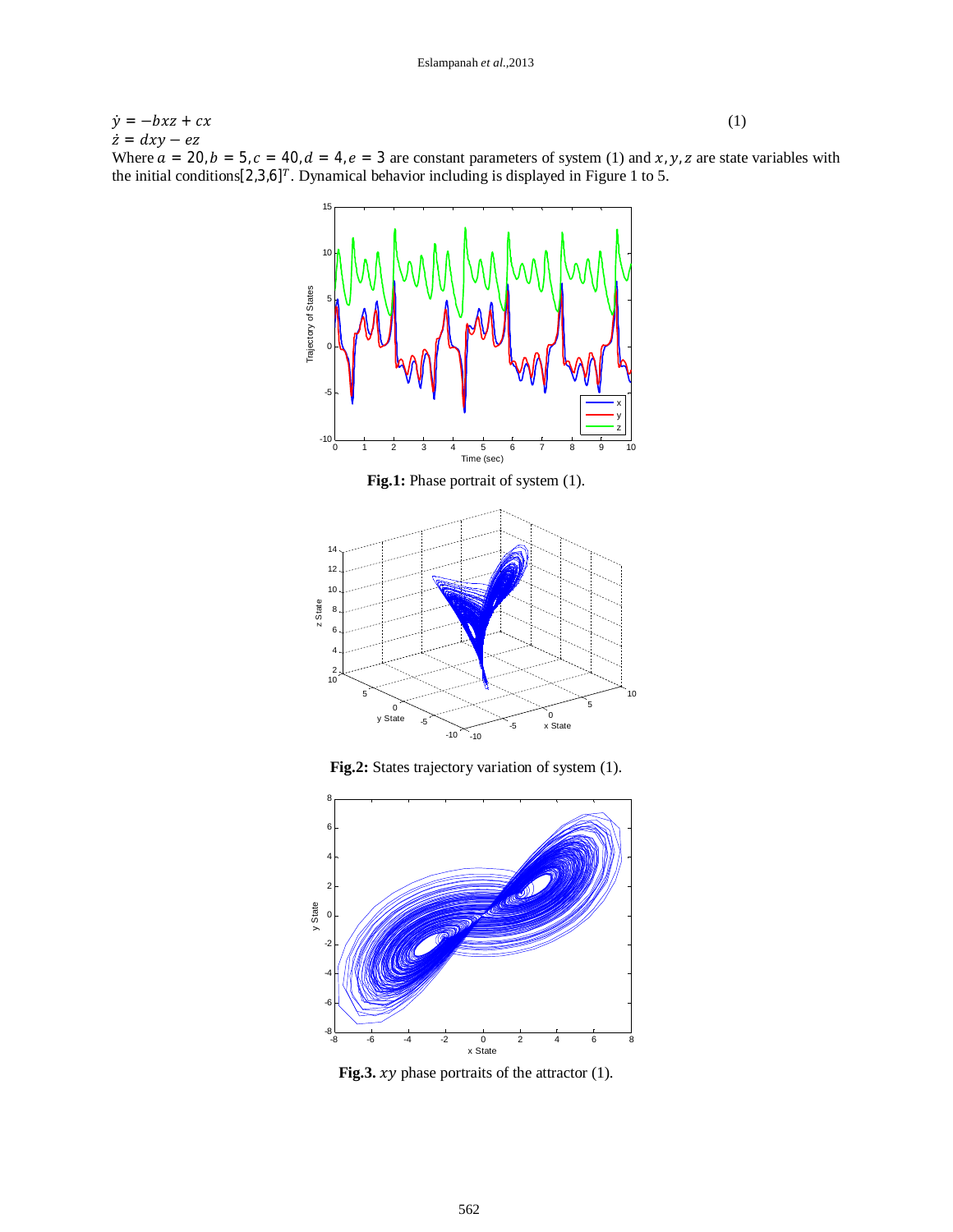

**Fig.4.**  $xz$  phase portraits of the attractor  $(1)$ .



Fig.5. *yz* phase portraits of the attractor (1).

## **3. Synchronization of the New Chaotic System**

In order to achieve the behavior of the synchronization between two new chaotic systems by using the lyapunov function method, suppose the drive system takes the following form  $\dot{x}_1 = a(y_1 - x_1) + v_1 z_1$ .

$$
\begin{aligned}\n\dot{x}_1 &= a(y_1 - x_1) + y_1 z_1 \\
\dot{y}_1 &= -bx_1 z_1 + cx_1 \\
\dot{z}_1 &= dx_1 y_1 - e z_1 \\
\text{And the response system is given as follows} \\
\dot{x}_2 &= a(y_2 - x_2) + y_2 z_2 + u_1 \\
\dot{y}_2 &= -bx_2 z_2 + cx_2 + u_2 \\
\dot{z}_2 &= dx_2 y_2 - e z_2 + u_3\n\end{aligned}
$$
\n(3)

Where  $u_1(t)$ ,  $u_2(t)$  and  $u_3(t)$  are control functions to be determined for achieving synchronization between the two systems (5) and (6). Define state errors between systems (2) and (3) as follows

$$
e_x = x_2 - x_1 \n e_y = y_2 - y_1 \n e_z = z_2 - z_1
$$
\n(4)

We obtain the following error dynamical system by subtracting the drive system (2) from the response system (3).

$$
\dot{e}_x = a(e_y - e_x) + y_2 z_2 - y_1 z_1 + u_1 \n\dot{e}_y = ce_x - b(x_2 z_2 - x_1 z_1) + u_2 \n\dot{e}_z = -ee_z + d(x_2 y_2 - x_1 y_1) + u_3 \nIn order to determine the controller, let \n u_1 = u_{11} + u_{12}, u_{12} = y_1 z_1 - y_2 z_2 \n u_2 = u_{21} + u_{22}, u_{22} = b(x_2 z_2 - x_1 z_1)
$$
\n(6)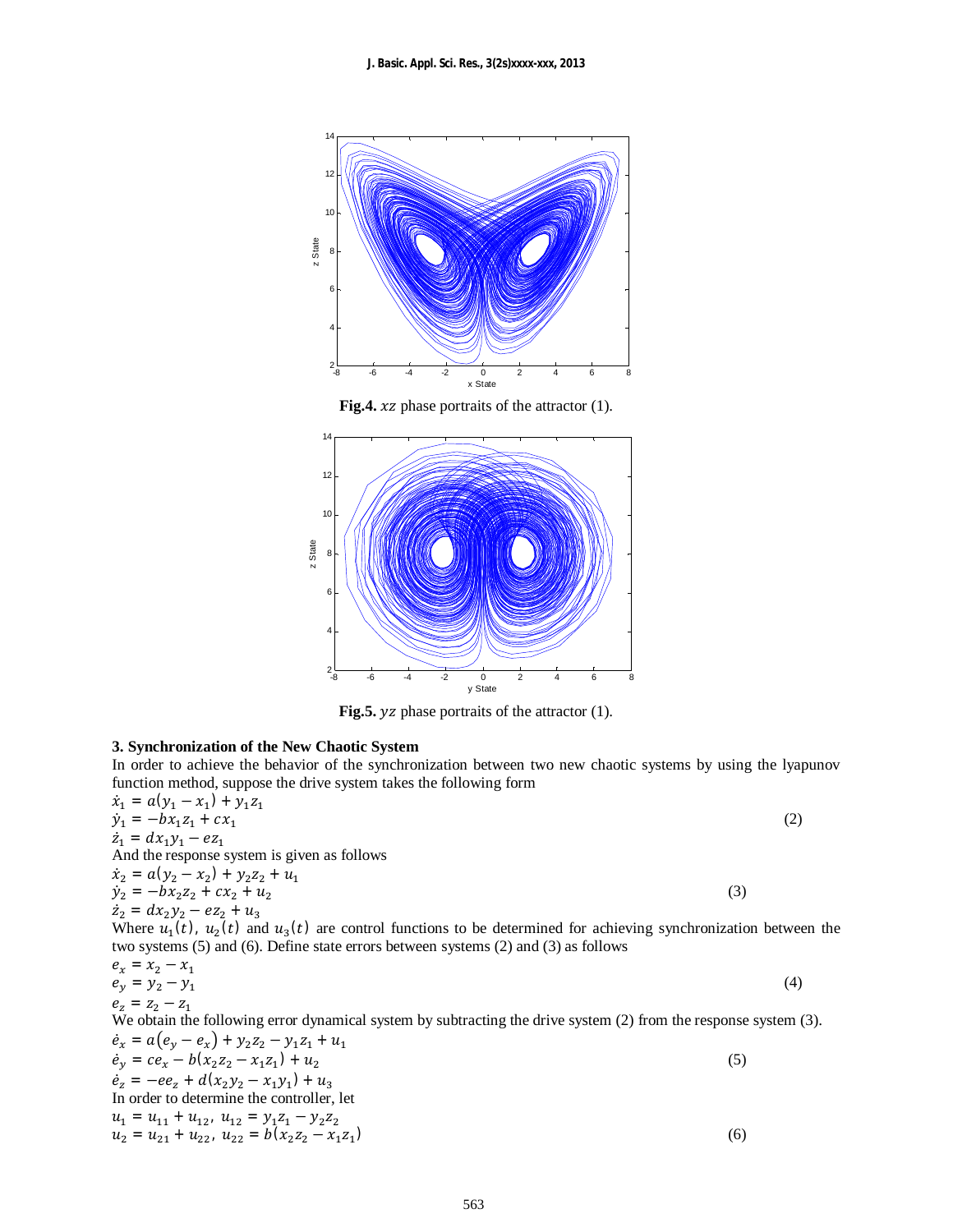$$
u_3 = u_{31} + u_{32}, u_{32} = -d(x_2y_2 - x_1y_1)
$$
  
\nThen we rewrite (5) in the following form:  
\n
$$
\dot{e}_x = a(e_y - e_x) + u_{11}
$$
  
\n
$$
\dot{e}_y = ce_x + u_{21}
$$
  
\nBy taking a Lyapunov function for equation (7) into consideration  
\n
$$
V(e) = \frac{1}{2}e^Te
$$
  
\nWe get the first derivative of $V(e)$ :  
\n
$$
\dot{V} = e_x(a(e_y - e_x) + u_{11}) + e_y(ce_x + u_{21}) + e_z(-ee_z + u_{31})
$$
  
\nTherefore, if we choose u as follows:  
\n
$$
u_{11} = -k_1e_x - ce_y
$$
  
\n
$$
u_{21} = -k_2e_y - ae_x
$$
  
\n
$$
u_{31} = -k_3e_z
$$
  
\nThen  
\n
$$
\dot{V} = -a_1 + a_2e_y - a_3e_x
$$
  
\nThen  
\n
$$
V = -a_1 + a_2e_y - a_3e_y
$$
  
\n(10)

Where  $\dot{V}(e) < 0$  is satisfied. Since  $\dot{V}(e)$  is a negative-definite function, the error stateslim<sub>t→∞</sub>  $||e(t)|| = 0$ . Therefore, this choice will lead the error states  $e_x, e_y, e_z$  to converge to zero as time t tends to infinity and hence the synchronization of two new chaotic systems is achieved.

#### **4. Optimization of Controller**

The Particle Swarm Optimization Algorithm [15] and Imperialist Competitive Algorithm [16] are used to search the optimal parameter  $(k)$  in order to guarantee the stability of systems by ensuring negativity of the Lyapunov function and having a suitable time response [12,13]. The controller in the equation (6) is optimized by the Cost Function in the equation (12).

$$
f(e_1, e_2, \cdots, e_n) = \frac{1}{n} \sqrt{\sum_{i=1}^n \int e_i^2} dt
$$
 (12)

## **Table 1**. Particle Swarm Optimization Algorithm Parameters.

| <b>Parameters</b>                                              | <b>Values</b> |
|----------------------------------------------------------------|---------------|
| <b>Size population</b>                                         | 80            |
| <b>Maximum</b> iterations                                      | 30            |
| Initial and Final value of the global best acceleration factor | $2$ and $2$   |
| Initial and Final value of the inertia factor                  | 1 and 0.99    |
| k Search interval                                              | [1 30]        |

### Table 2. Imperialist Competitive Algorithm Parameters.

| <b>Parameters</b>                     | <b>Values</b> |
|---------------------------------------|---------------|
| <b>Number of Initial Countries</b>    | 80            |
| <b>Number of Decades</b>              | 30            |
| <b>Number of Initial Imperialists</b> |               |
| <b>Revolution Rate</b>                | 0.3           |
| k Search interval                     | [1 30]        |

#### **5. Numerical Simulation**

This section presents numerical simulations synchronization of between two chaotic systems. The lyapunov function method is used as an approach to synchronize the chaotic system. The initial values of the drive and response systems are  $x_1(0) = 2$ ,  $y_1(0) = 3$ ,  $z_1(0) = 6$  and  $x_2(0) = -2$ ,  $y_2(0) = -3$ ,  $z_2(0) = -6$  respectively. The optimal Parameters of nonlinear controller using particle swarm optimization algorithm and imperialist competitive algorithm are listed in table. 3.

| <b>Table 3.</b> optimal parameters of controller. |                |                |                |
|---------------------------------------------------|----------------|----------------|----------------|
|                                                   | $\mathbf{k}_1$ | k <sub>2</sub> | k <sub>2</sub> |
| <b>PSO</b>                                        | 19.5565        | 14.0678        | 20.1921        |
| <b>ICA</b>                                        | 10.9169        | 10.4604        | 8.7605         |

The time response of  $x, y, z$  states for drive system(2) and the response system (3) via lyapunov function method shown in order Figure 6 and Figure7. Synchronization errors  $(e_x, e_y, e_z)$  in the chaotic systems shown in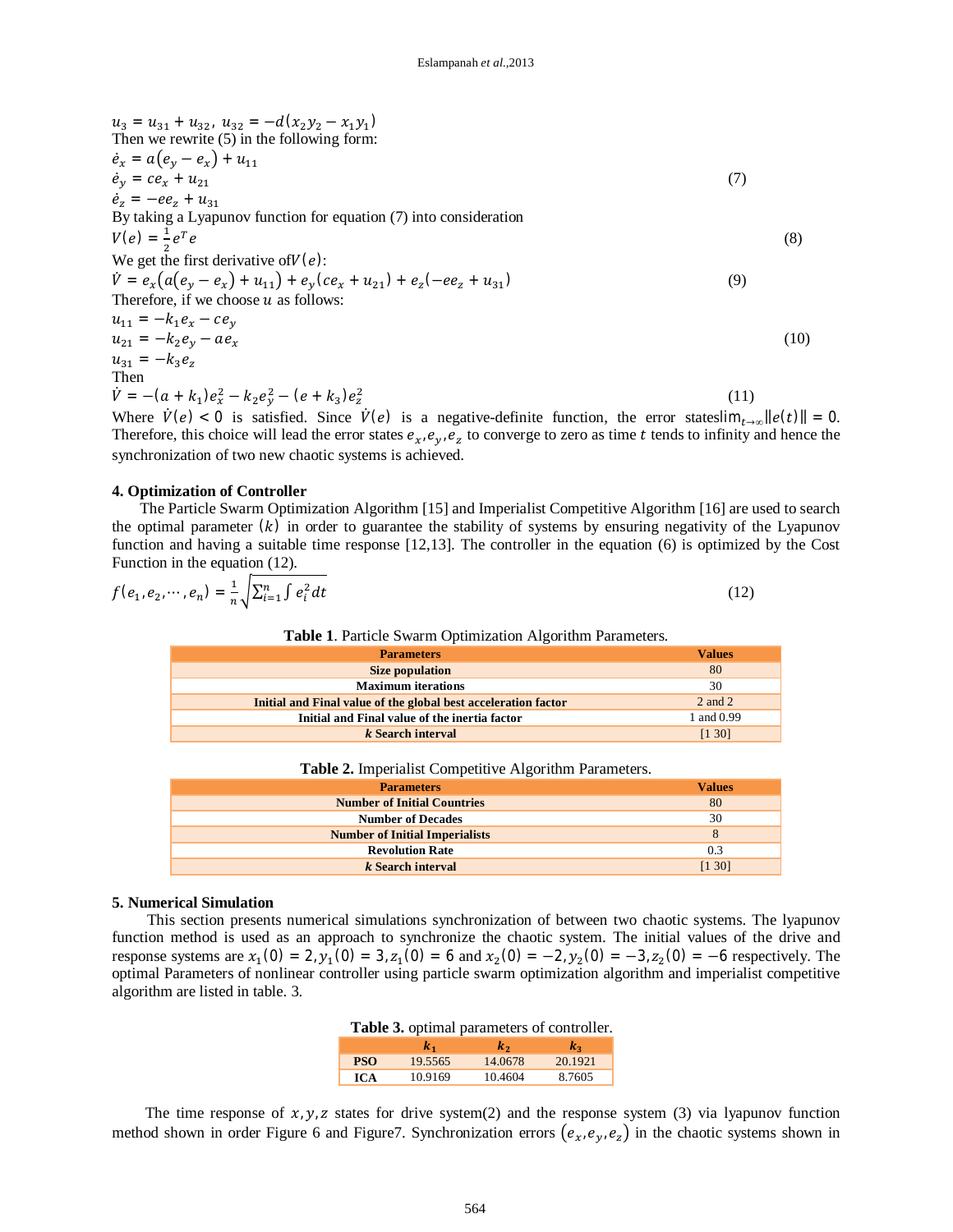order Figure 8 and Figure 9. The time response of the control inputs  $(u_1, u_2, u_3)$  for the synchronization the chaotic systems shown in order Figure 10 and Figure 11.



**Fig.6.** the time response of signals  $(x, y, z)$  for drive system (2) and response system (3) optimized by PSO.



**Fig.7.** the time response of signals  $(x, y, z)$  for drive system (2) and response system (3) optimized by ICA.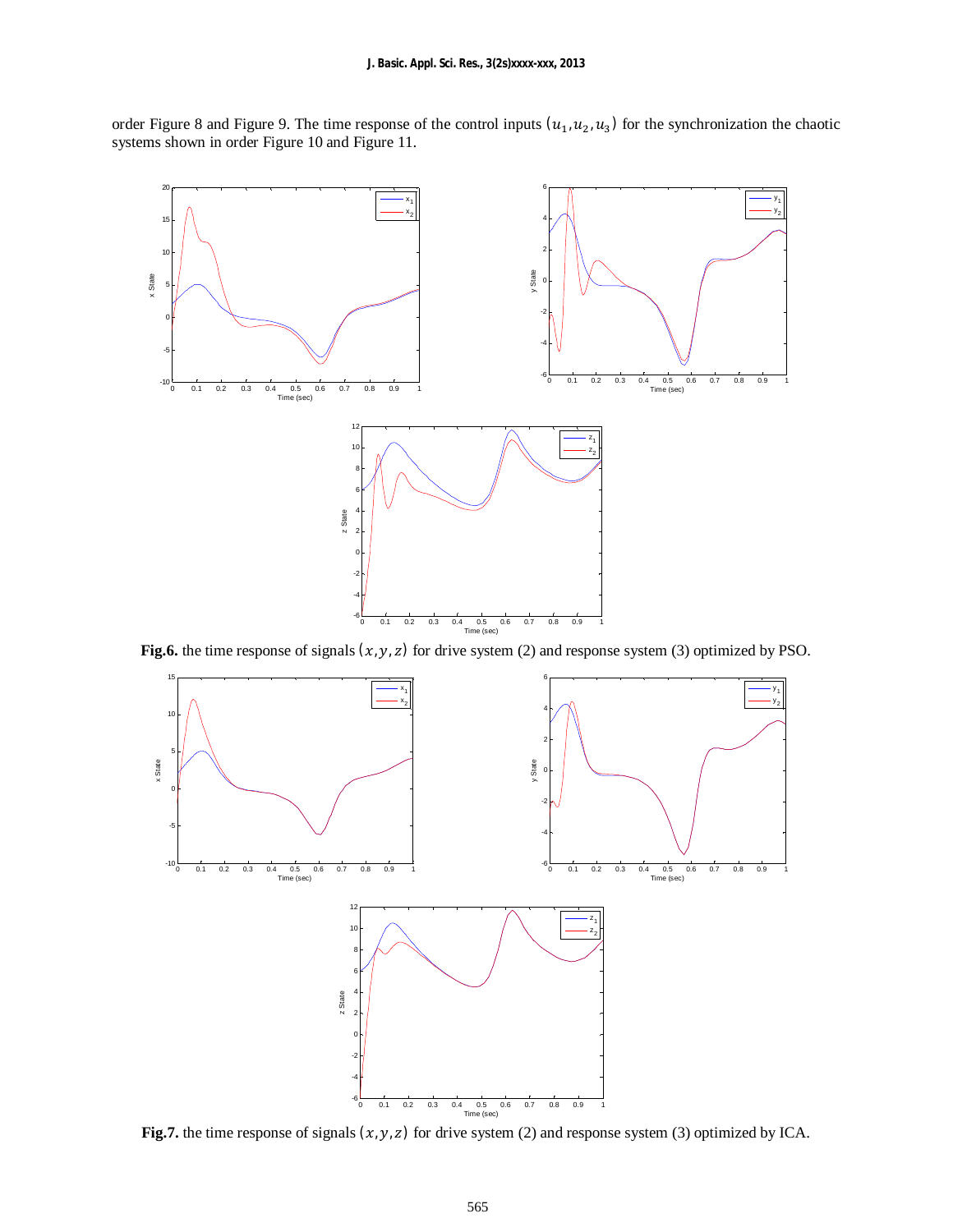

**Fig.8.** Synchronization errors  $(e_x, e_y, e_z)$  in drive system (2) and response system (3) optimized by PSO.



**Fig.9.** Synchronization errors  $(e_x, e_y, e_z)$  in drive system (2) and response system (3) optimized by ICA.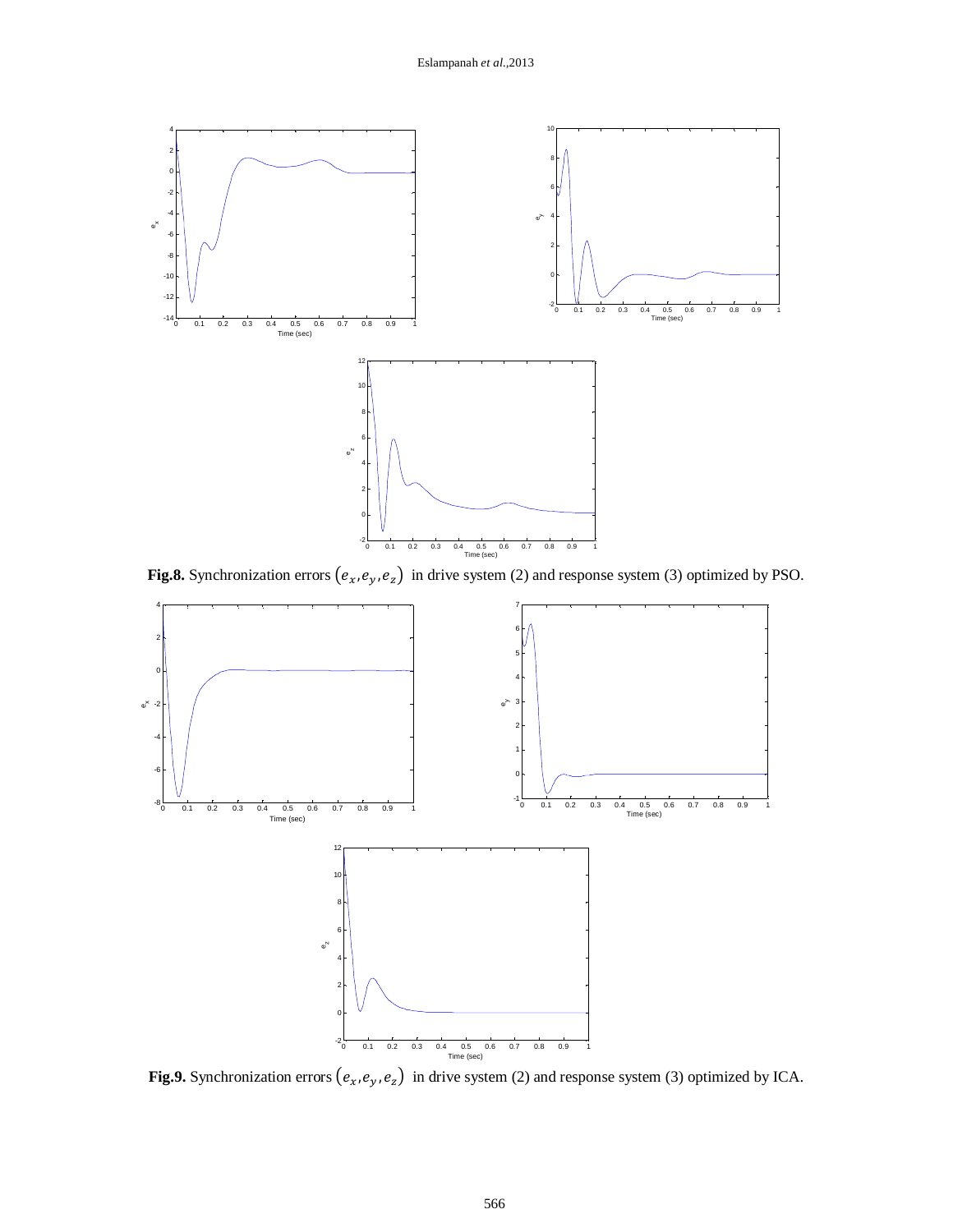

**Fig.11.** the time response of the control inputs  $(u_1, u_2, u_3)$  optimized by ICA.